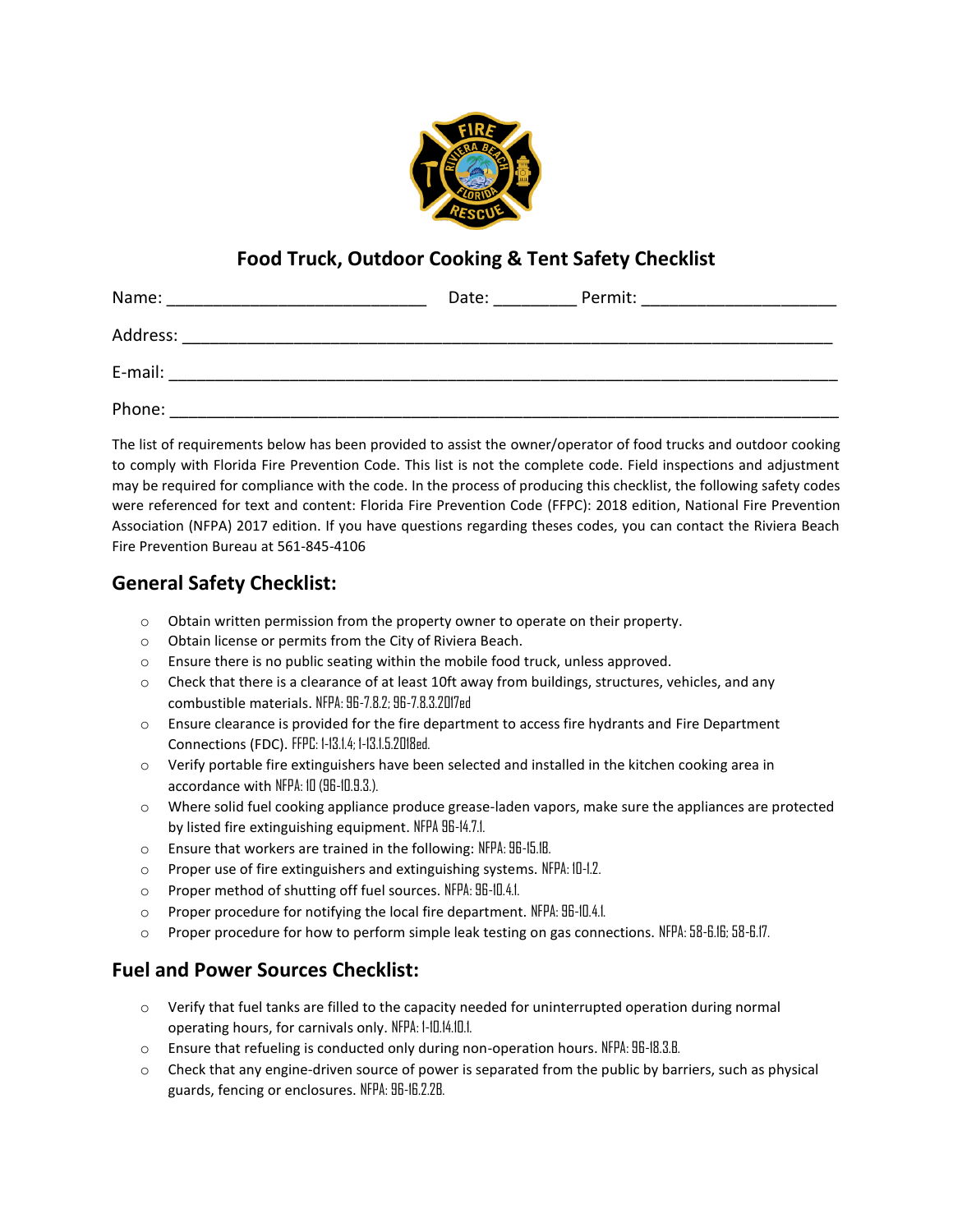- o Ensure that any engine-driven source of power is shut down prior to refueling from a portable container. FFPC: 1-11.7.2.1.2.2018ed.
- o Check that surfaces of engine-driven source of power are cool to the touch prior to refueling from a portable container.
- o Make sure that exhaust from engine-driven source of power come into compliances with the following: **(a)** 10ft in all directions from openings and air intakes. NFPA: 96-13B. **(b)** 10ft from every means of egress NFPA: 96-13B. **(c)** Exhaust shall be directed away from all buildings. FFPC: 1-11.7.2.2. **(d)** Exhaust directed away from all other cooking vehicles and operations.
- o Ensure that all electrical appliances, fixtures, equipment, and wiring come into compliance with NFPA 70. NFPA: 96-18B.

#### **Propane System Integrity checklist:**

- $\circ$  Check that the main shutoff valve on all gas containers is readily accessible. NFPA: 58-6.26.4.1(3).
- $\circ$  Ensure that portable gas containers are in the upright and secured to prevent tipping over. NFPA: 58-6.26.3.4.
- o Inspect gas systems prior to each use. NFPA: 96-19.2.3B.
- o Perform leak testing on all new gas connections of gas system. NFPA: 58-6.16; 58-6.17.
- $\circ$  Perform leak testing on all new gas connections affected by replacement of an exchangeable container. NFPA: 58-6.16; 58-6.17.
- $\circ$  Document leak testing and make available for review by the Fire department. NFPA: 58-6.26.5.1(M).
- $\circ$  Ensure that on gas system piping, a flexible connector is installed between the regulator outlet and the fixed piping system. NFPA 58-6.26.5.1B.
- $\circ$  Where gas detection system is installed, ensure that it has been tested in accordance with the manufacturer's instructions. NFPA: 58-19.2.1B.
- o Operational Safety Checklist:
- o Do not leave cooking equipment unattended while it is hot.
- o Operate cooking equipment only when all windows, service hatches, and ventilation sources are fully opened. NFPA: 96-14.2.2; 96-14.2.3.
- $\circ$  Close gas supply piping valves and gas containers valves when equipment is not in use. NFPA: 58-6.26.8.3.
- $\circ$  Keep cooking equipment, including the cooking ventilation system, clean by regularly removing grease. NFPA: 96-11.4.

## **Solid Fuel Safety checklist: (wood, charcoal or other solid fuel is used).**

- $\circ$  Fuel is not stored above any heat-producing appliance or vent. NFPA: 96-14.9.2.2.
- o Fuel is not stored closer than 3ft to any cooking appliance. NFPA: 96-14.9.2.2.
- o Fuel is not stored near any combustible flammable liquids, ignition sources, chemicals and food supplies and package goods. NFPA: 96-14.9.2.7.
- o Fuel is not stored in the path of the ash removal or near removed ashes. NFPA: 9614.9.2.4.
- o Ash, cinders, and other fire debris be removed from the firebox at regular intervals and least once a day. NFPA: 96-14.9.3.6.
- $\circ$  Removed ashes, cinders, and other removed fire debris should be placed in a closed, metal container located at least 3ft from any cooking appliance. NFPA: 96-14.9.3.8.

**Signature: \_\_\_\_\_\_\_\_\_\_\_\_\_\_\_\_\_\_\_\_\_\_\_\_\_\_\_\_\_\_\_\_\_\_\_\_\_\_\_\_\_\_\_\_\_\_\_\_\_\_\_\_\_ \_\_\_\_\_\_\_\_\_\_\_\_\_\_\_\_\_\_\_\_**

Owner / Occupant / Representative having control over area inspected **Date**